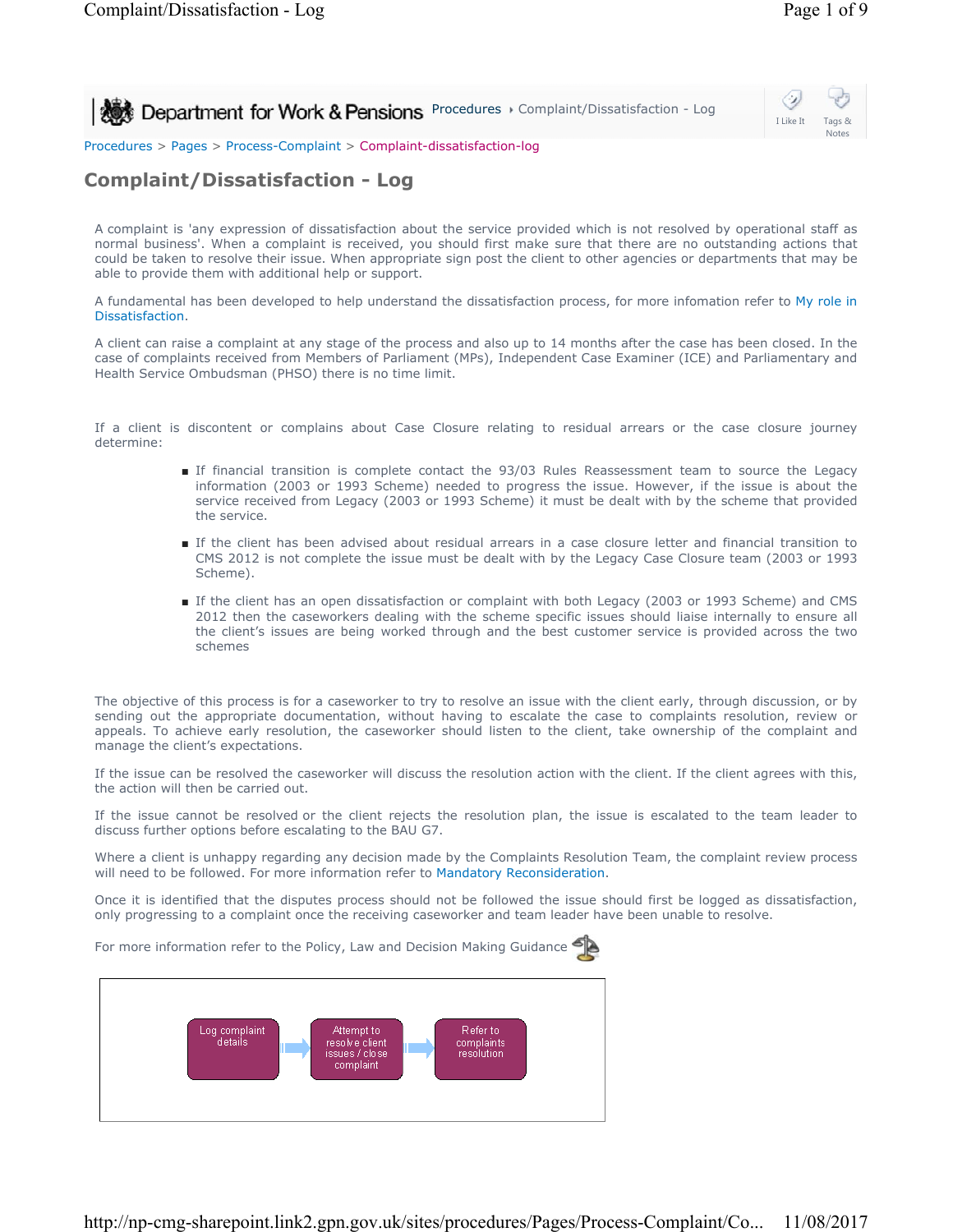When speaking to clients always use the new terminology. For more information refer to Terminology Changes.

This procedure uses the terms receiving parent and paying parent.

The receiving parent is the parent who receives or who is expected to receive child maintenance, known as the parent with care (PWC) or person with care (PeWC) on the system and in legislation. The paying parent is the parent who pays or who is expected to pay child maintenance, known as the non resident parent (NRP) on the system and in legislation.

## **Log Complaint**

- 1. When inbound contact is received from the client regarding a complaint you need to determine what the nature of the complaint is, confirm with the client what the complaint is about and listen to their issues and determine if the complaint is a:
	- **Dissatisfaction** that can be resolved before it has to be raised as a complaint, logging this as a dissatisfaction rather than a complaint on the system – **go to Dissatisfaction**
	- New complaint at Applications Stage pre-provisional calculation that you and your team leader (TL) are unable to resolve the client's problem. Go to **New Complaint, dissatisfaction unsuccessful Step 2**. If the complaint relates to the **Application Fee** go to Application Fee Complaints and Returns procedure.
	- **New complaint** that you and your team leader (TL) are unable to resolve the customer's problem at dissatisfaction - go to **New Complaint, dissatisfaction unsuccessful**
	- Previous dissatisfaction regarding the same issue within the last 6 months, go to New Complaint, **dissatisfaction unsuccessful**
	- Written correspondence may also be received from a Member of Parliament (MP) or equivalent, contact the Complaints Resolution Team via the CMS 2012 Phonebook for advice before creating a new **Complaints Resolution** SR. If the Complaints Resolution Team cannot be contacted, go to **New Complaint, dissatisfaction unsuccessful**  $\blacksquare$
	- High profile complaint that carries a credible threat of bad publicity for CMG or it's stakeholders, including clients who have harmed themselves or others. Escalate to the CMG Operations Director's Office
	- Resolution complaint closed within the last 6 months, raise to the Complaints Review Team go to **Resolution Complaint closed in the last six months**
	- An appealable decision if a complaint or disagreement is made about a decision that is appealable, this will need to be raised as a dispute or appeal rather than a complaint. For more information refer to Dispute Resolution, Appeals - Pre 28/10 and Mandatory Reconsideration

If a client is contacting us about the service they received from CM Options, they should be told to contact Options directly to raise their dissatisfaction/complaint by calling 0800 9880988. If the dissatisfaction/complaint contains some elements regarding CM Options and some regarding CMS then contact should be made with CM Options via email OPTIONS.SERVICEDESIGNOEDCMGDWP@DWP.GSI.GOV.UK with 'Complaint' in the title (this email address is for internal use only and should in no circumstances be passed to clients). CM Options will complete an investigation into the complaint and the outcome will then be shared with CMS who will reply to the complaint in full based on the findings of the investigation.

 If a client is discontent or complains about Case Closure relating to residual arrears, the case closure journey, or service they've received refer to procedural exceptions – **Case Closure Dissatisfaction and Complaints**

Complaints relating to the behaviour of a member of staff must be treated with confidentiality in accordance with the DWP guidelines. No details are recorded on the system and all correspondence is sent by secure post to the individual's team leader. Notify your team leader offline and request they take ownership of the case and

management of the dissatisfaction. Team leaders must check all inbound activity; any letter that has the member of staff name attached must be recalled, printed locally, all reference to staff personal details manually redacted and re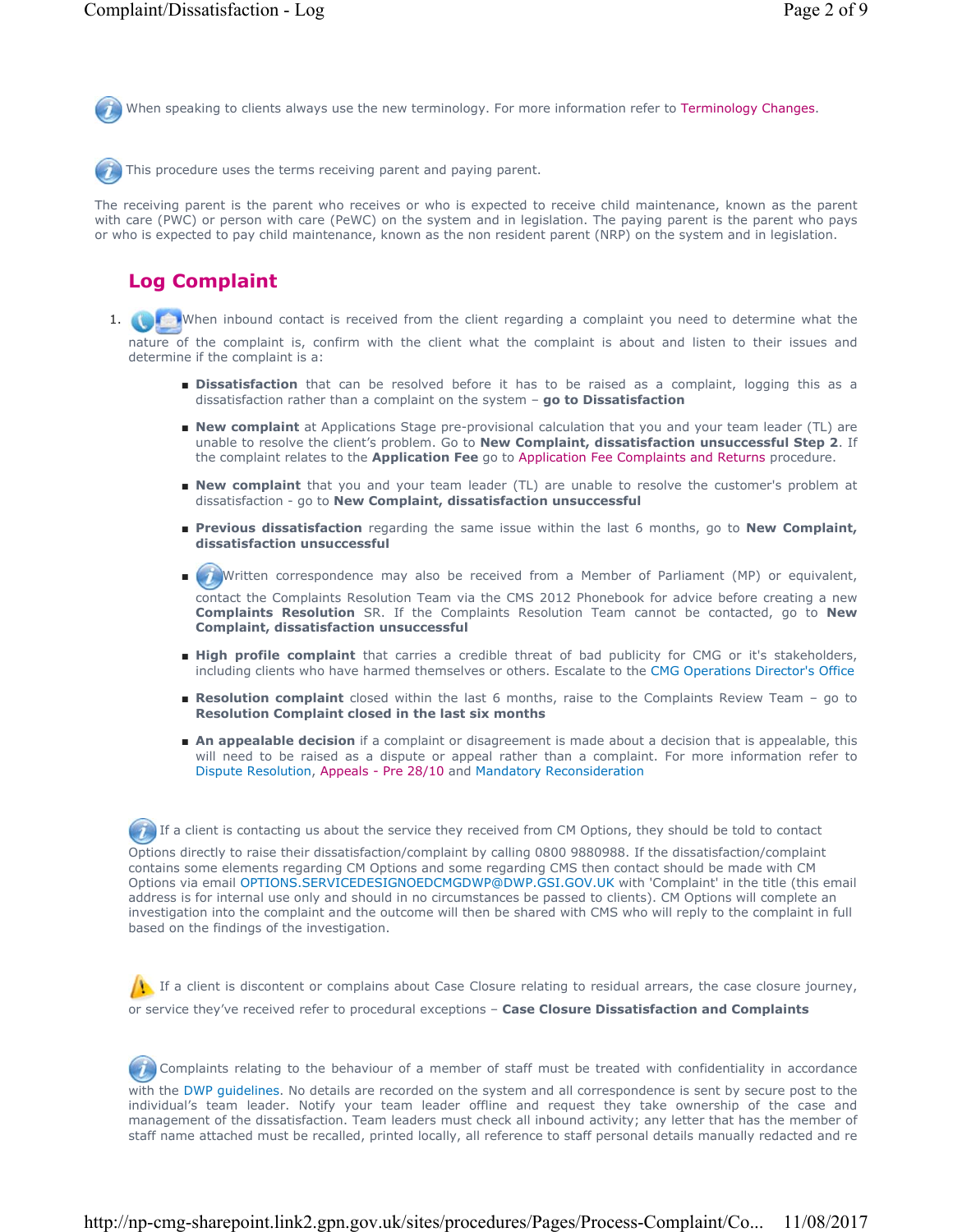-scanned onto the system. Team leaders retain the original letter in a secure location whilst the investigation is ongoing before destroying it securely. When responding to a client who has made a complaint against a member of staff, follow the guidelines provided here. The team leader will:

- Notify the Line Manager of the named member of staff offline.
- Create a Dissatisfaction SR, go to **Dissatisfaction**, and associate it to the inbound letter activity, contact and case (as notified by the caseworker who received the correspondence).
- Retrieve the original item. For more information refer to Correspondence (Inbound) Request Originals/Rescan.
- Copy the retrieved original item and redact references to the named member of staff on the copy.
- Locally scan the redacted copy and associate it to the Dissatisfaction SR. For more information refer to Scanning - Local.
- Destroy the hardcopy of the redacted copy.
- Send the original item, by secure post, to the line manager of the named member of staff and request that it be stored securely in line with DWP policy.
- Progress the investigation and resolution of the dissatisfaction using the system, in co-operation with the line manager of the named member of staff, but ensure that no references that will identify the named member of staff and/or any potential disciplinary actions are recorded on the system.
- If the dissatisfaction is to be escalated to a first tier resolution complaint, or referred to Complaints Resolution as a "non complaint consolatory payment referral only", go to **New Complaint, dissatisfaction unsuccessful.**
- If a resolution complaint is to be escalated to a second tier review complaint go to Resolution **Complaint closed in the last six months.**

#### Dissatisfaction

## **Create dissatisfaction service request (SR)**

 Where client dissatisfaction is received and there was a previous Resolution complaint for the same issue within the last 6 months, go to section **New Complaint, Dissatisfaction Unsuccessful** section of this procedure.

- 1. To prevent the case moving segments, set the Locok Assignment Flag and remove it once the work to resolve the dissatisfation is complete. For more information on how to do this refer to BOM - Segments Summary.
- 2. Create the following SR
	- **Process = Escalated Enquiries**
	- **Area = Complaints**
	- **Sub Area = Dissatisfaction**
- 3. Set the **source** of the dissatisfaction ie who is reporting the dissatisfaction
- 4. Navigate to the **More Info Escalated Enquiries** tab. Complete the following fields with the details of the complaint:
	- **Addressee** (who the complaint has been addressed to CMG/Minister/Chief executive/treat official/business in general – if not addressed to any specific person, business in general should be used
	- Stage update to Acknowledge Issue this field should be updated with the various stages as the dissatisfaction/complaint progresses
	- Parliamentary Contact Involved select Y/N from the drop down to advise if the client's parliamentary contact is involved in the dissatisfaction/complaint. This should always be **N**, but if parliamentary contact is involved go to New Complaint, dissatisfaction unsuccessful
	- **Complaint Details** add **Notes** to this field detailing the reason for the dissatisfaction/complaint.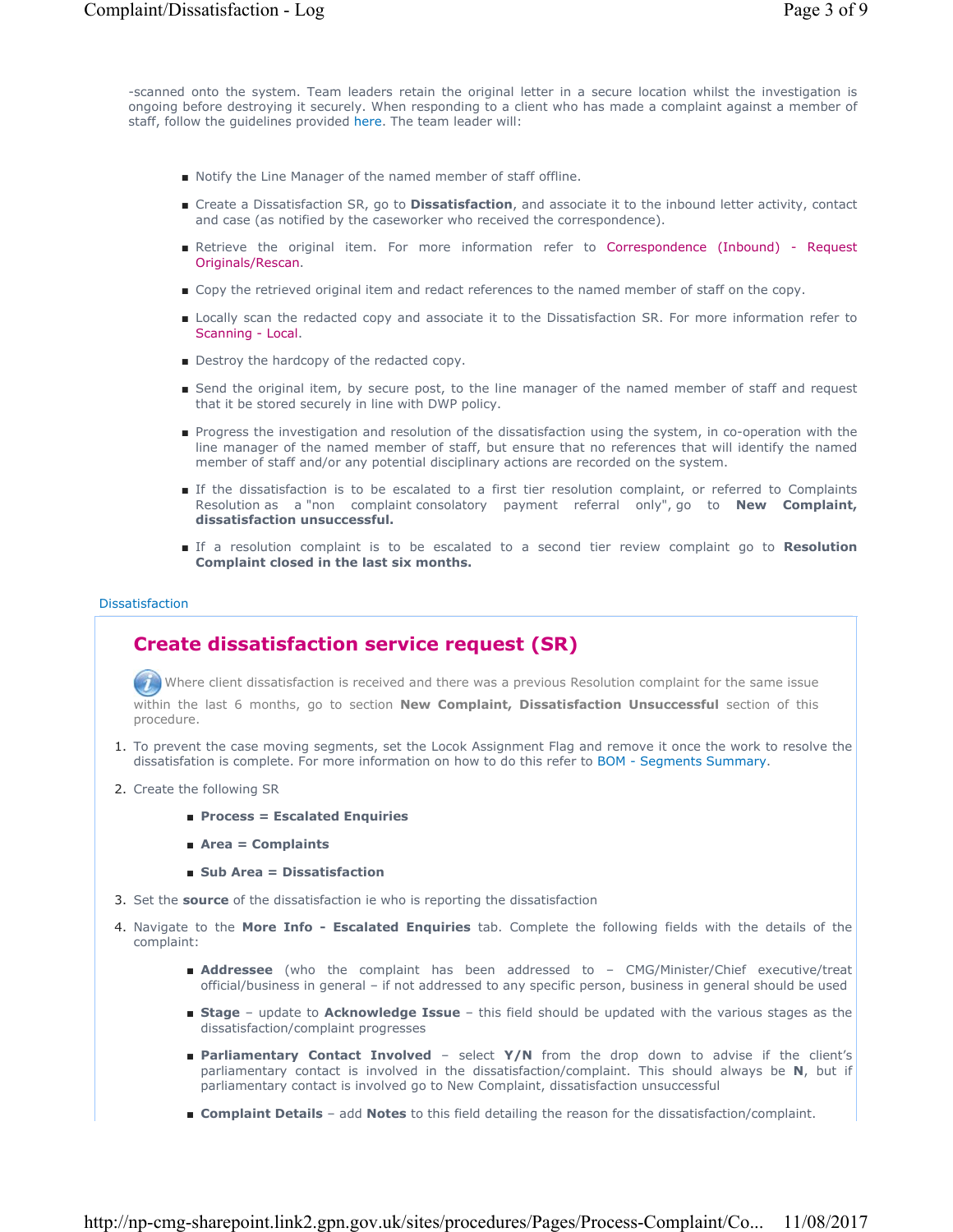■ **Save** the information entered

 Complaint Details note field has capacity issues to ensure all information is captured press **Enter** after each 4th lined added in **More Info** within **Escalated Enquiries view**.

The complaint details **Notes** box MUST be completed. Using this is vital when dealing with dissatisfaction and

complaints. Completing full notes helps the next caseworker/team leader to understand the client's issue and can stop unnecessary calls to the client. This could make a big difference when the client may already have lost faith in the CMG.

5. Change the status of the SR to In progress, this will generate an activity plan to follow when attempting to resolve the client's dissatisfaction.

 If telephone contact is unsuccessful, issue letter **CMSL5700** to acknowledge the complaint. Allow the client 14 days to respond with any further information, during this period continue to investigate the dissatisfaction.

# **Attempt to resolve the dissatisfaction**

Discuss the client's complaint or query, look into the case, read the notes, check any previous SRs. If possible 6. resolve their issue by explaining the CMG procedures and policies, doing any work that has not been completed or

walking through any decisions made by the CMG. The system will automatically attach leaflets where appropriate.

Example: Complaints information leaflet CMSB011.

- Select the **Reason/Resolution** tab. Select **New** and in the **Reasons** applet complete the fields with the complaint 7. reason and type.
- 8. Within the More Info tab, navigate to Escalated Enquiries and update the Stage to where the dissatisfaction is at (**Resolution plan**, **Escalate to Team Leader**). Set the **Root Cause** of the dissatisfaction by selecting the appropriate option from the dropdown.
- 9. Create a **resolution plan** for the client:
	- Navigate to the **Reason/Resolution** tab, select **Resolutions.**
	- Create a new action and select the Reason/Grounds field and link the resolution action to the reason input at **step 6**
	- Complete the drop down fields to record the **proposed resolution action** e.g. **Corrective Action**, **Apology**
	- There are two **resolution actions** available to deal with complaints about applications fees, these are **Application Fee Refund** and **Admin Account Payment**
	- Insert relevant due dates and any relevant comments and mark the status **done** once the resolution action has been taken, also recording if the client is happy with the resolution action within the **Client Approved** dropdown

If you have been unable to contact the client by telephone issue **CMSL5701** summarising the proposed resolution actions.

- If the client is happy that the resolution action/s you have taken resolved their dissatisfaction/complaint go to **step**  10. **11**. If the client is still unhappy refer them to your team leader (TL) - go to **Team Leader (TL) Escalation**. If the TL is available, warm transfer the call to them. Navigate to the **More Info** tab and select **Escalated Enquiries**:
	- Update the **Stage** field to **Escalate to Team Leader**
	- Update the **Root Cause** field with the underlying reason for the complaint
	- Update the **Is TL Escalation Required** stage of the Activity Plan to **In Progress**
	- Set the **Status** of the SR to **Pending Approval** and the **Sub Status** to **Pending Approval TL**

This will create an inbox approval task to the team leader. If your team leader is not available, arrange a call back with the client.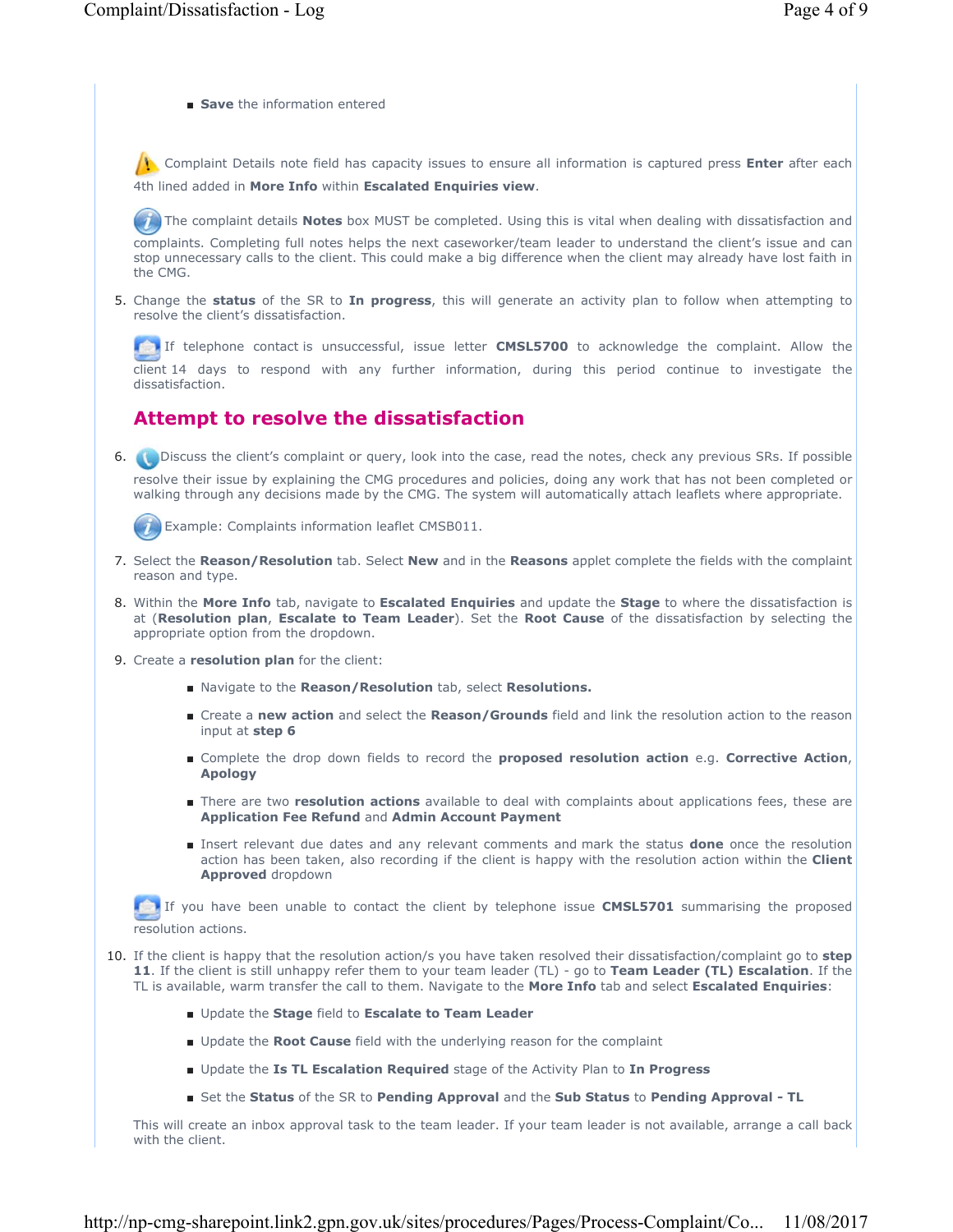- 11. If the client's issues have been resolved eg by taking outstanding action or providing an explanation, record the details of the conversation and any actions taken in the **Complaint Details** field within the **More Info, Escalated Enquiries** tab. Update the **Stage** field to **Resolution Action** and update the **Root Cause** field with the underlying reason for the complaint, eg **caseworker error**, **system error**.
- Update the **Activity Plan**, marking actions you have taken as **Done** and marking those not required as **Not**  12. **Required**, issuing letter **CMSL5701** to the client to confirm that actions have been taken and the dissatisfaction/complaint is now closed.
- 13. Update the Resolution Code of the SR to Actions complete Client OK or Answered Enquiry as appropriate. Update the SR **Status** to **Closed** and the **Sub Status** to **Complete**.

### Escalation to Team Leader

## **Team Leader (TL) Escalation**

## **Team leader action**

- 1. Self allocate the SR and navigate to the **Resolutions** tab and discuss the options available with the client and, if necessary, record any additional **resolution actions** within the **resolution plan** by completing the drop down fields to record the **proposed resolution action** and insert relevant due dates and any relevant comments.
- 2. Update the Action field of the inbox item to Approved, update the Complaints Details box to record the actions needed and allocate the SR back to the relevant caseworker who will complete one of the following:
	- Agreement with client reached go to step 3
	- Agreement with client reached but they want a small consolatory payment go to **New Complaint**, **dissatisfaction unsuccessful**
	- Unable to resolve client's issue/s, complaint authorised go to New Complaint, dissatisfaction **unsuccessful**

Ensure that the referral template is completed with a chronolgy of events and email this to the BAU G7

### **Caseworker action**

- Change the **Status** of the SR back to **In Progress** and the **Stage** field to **Resolution Action**. If the TL has been 3. unable to reach the client by phone to discuss, issue letter CMSL5701 summarising the proposed resolution actions. When responding to a client who has made a complaint against a member of staff, follow the guidelines provided here.
- Carry out the resolution actions the TL has detailed in the **resolution plan**, this will include the issue of CMSL5701 4. to the client to confirm that they are happy with the resolution actions proposed. When responding to a client who has made a complaint against a member of staff, follow the guidelines provided here.
- 5. Update the **Client Authorisation** field to **Y** and the **Resolution Plan** from **Draft** to **Done.**
- Complete the **Activity Plan**, marking actions you have taken as **Done** and marking those not required as **Not**  6. **Required**, issuing letter CMSL5701 to the client to confirm that actions have been taken and the dissatisfaction/complaint is now closed.
- 7. Update the Resolution Code of the SR to Actions Complete Client OK or Answered Enquiry as appropriate. Update the SR **Status** to **Closed** and the **Sub Status** to **Complete**.
- 8. Remove the lock assignment flag, for more information on how to do this refer to BOM Segments Summary.

New Complaint, dissatisfaction unsuccessful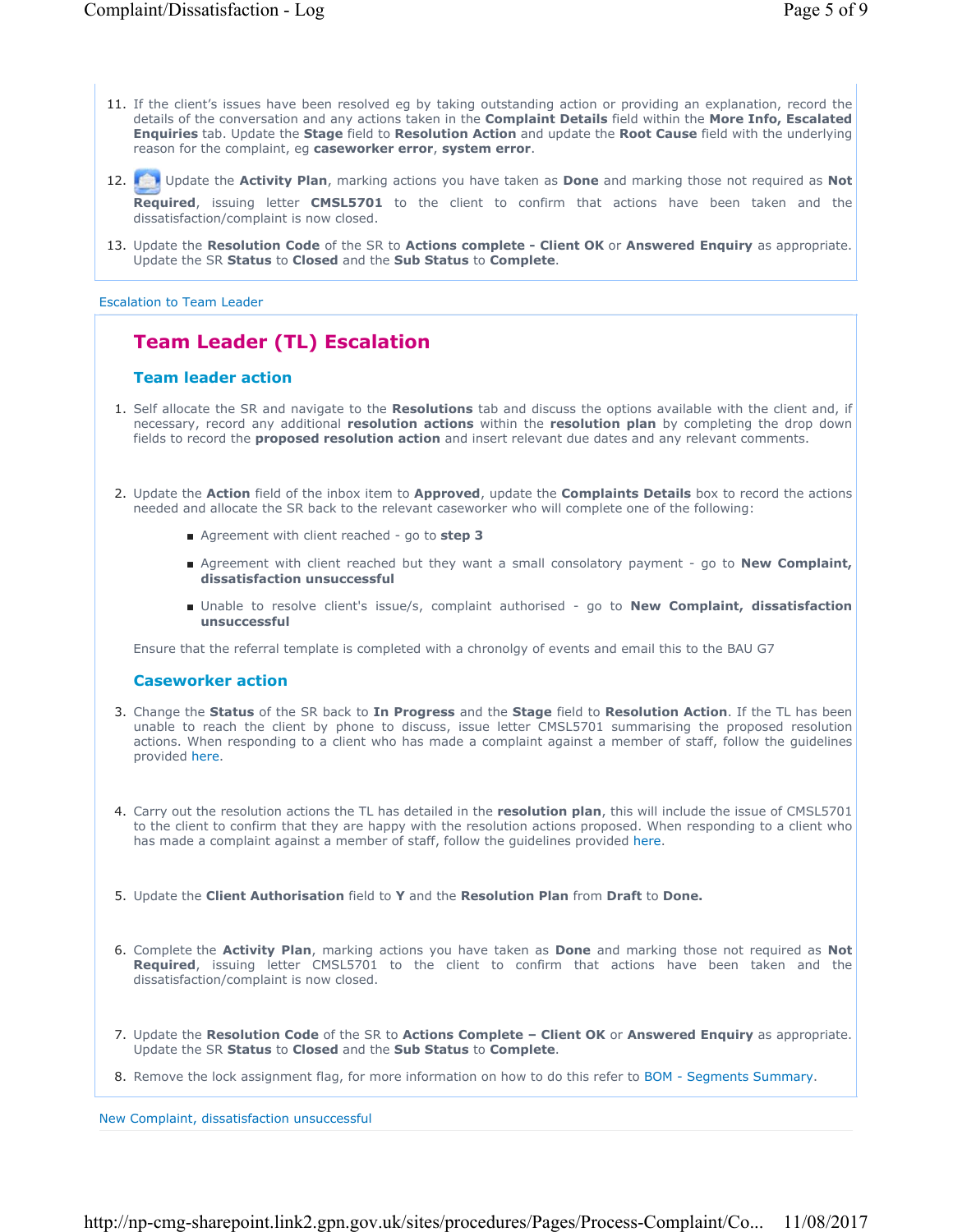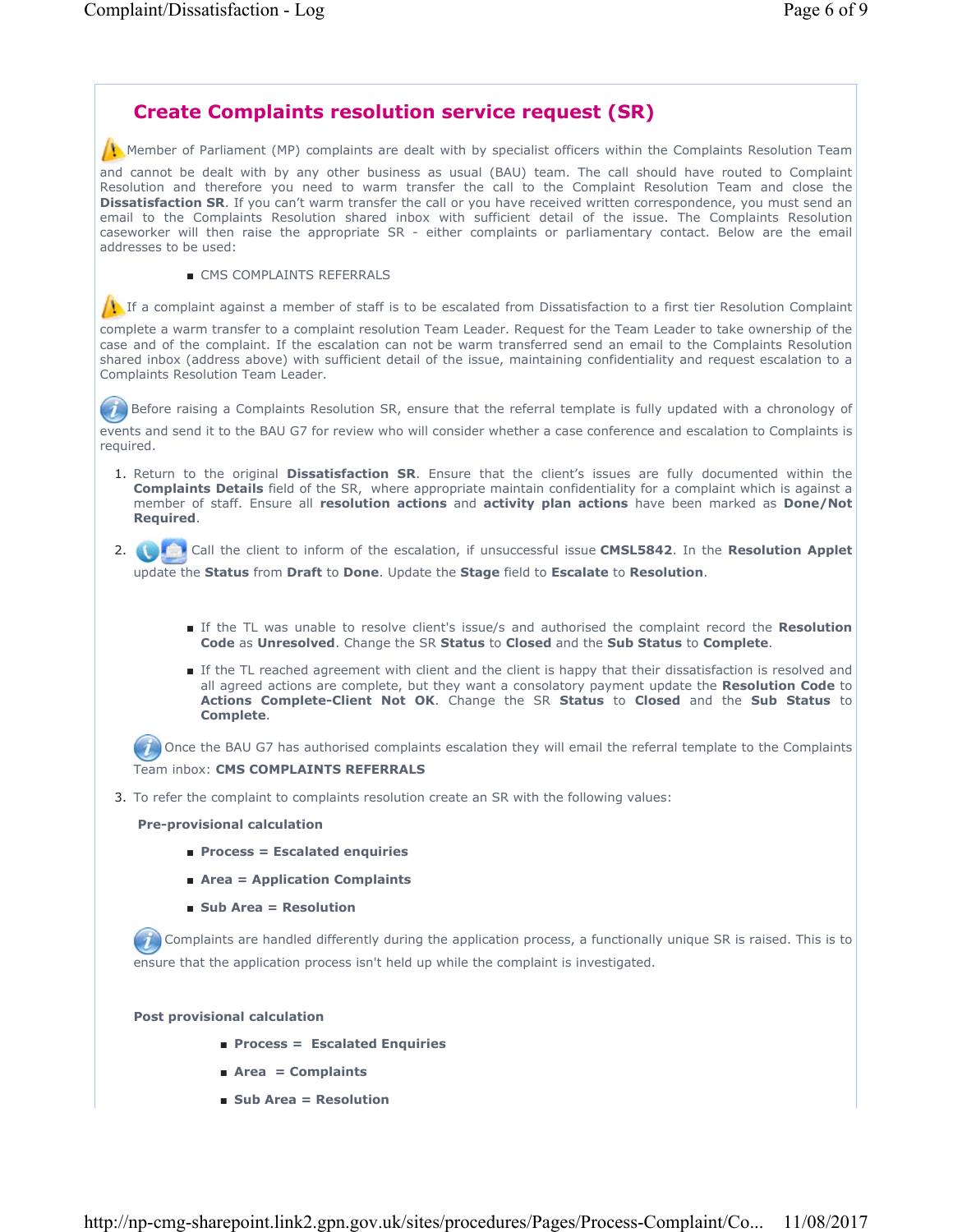- 4. Within the **Complaints Resolution SR** link the SR to the case number and update the Stage to Acknowledge **Complaint.** Navigate to the **Related SR** tab and select **Add** to link the previous **Dissatisfaction SR**, once the list of SRs has been populated, highlight the previous **Dissatisfaction SR** and select **OK**. For further information on linking SRs, see the 2012 System Overview.
- **5.** Update the Stage dropdown to Acknowledge Complaint within the Complaint Details applet and SR Status to **In Progress**.
	- If referral to Complaints Resolution is made because of an unresolved dissatisfaction then update the first step of the activity plan and change the SR **Status** to **Pending Assignment**.
	- If referral to Complaints Resolution is made when the client is happy that their dissatisfaction is resolved and all agreed actions are complete, but they want a consolatory payment then: record "non complaint consolatory payment referral only" in **Complaint Details** and attach **CMSF5551** stating the same in the referral details, update the first step of the activity plan.

Resolution Complaint closed in the last six months

## **Create complaints review service request (SR)**

If a complaint against a member of staff is to be escalated to a second tier Review Complaint complete a warm

transfer to a complaint review Team Leader. Request for the Team Leader to take ownership of the case and of the complaint. If the escalation can not be warm transferred send an email to **CMS COMPLAINTS REFERRALS** with sufficient detail of the issue, maintaining confidentiality and request escalation to a complaints review Team Leader.

- 1. Create the following SR:
	- **Process = Escalated Enquiries**
	- **Area = Complaints**
	- **Sub Area = Review**
- Enter the SR **source**, update the **Stage** to **Acknowledge Issue** and link the new SR that you have created to the 2. previous complaints SR by selecting the **Related SR** tab.
- 3. Change the Status of the SR to Pending Assignment, this will route the case to the complaints review team for their action. For more information refer to Complaint - Review.

Case Closure Dissatisfaction and Complaints

If a client is dissatisfied or complains about Case Closure relating to residual arrears or the case closure journey determine:

- If financial transition is complete, i.e. the residual arrears are held on CMS 2012, contact the 93 /03 Rules Reassessment team, based in CMS 2012, to source the Legacy information (2003 or 1993 Scheme information from CS2, CSCS or Clerical Case Database) needed to progress the issue. However, if the issue is about the service received from Legacy (2003 or 1993 Scheme) it must be dealt with by the relevant scheme service provider.
- If the client is dissatisfied or complains at any point in the case closure journey in relation to the case closure process and financial transition is complete then the issue must be dealt with by CMS 2012.
- If the client has been advised about residual arrears in a case closure letter and financial transition to CMS 2012 is not complete the issue must be dealt with by the Legacy Case Closure team (2003 or 1993 Scheme).
- If the issue is raised at any point in the case closure journey in relation to the case closure process, but prior to the completion of financial transition, the issue must be dealt with by the Legacy Case Closure team (2003 or 1993 Scheme).
- If the client has an open dissatisfaction or complaint with both Legacy (2003 or 1993 Scheme) and CMS 2012 then the caseworkers dealing with the scheme specific issues should liaise internally to ensure all the client's issues are being worked through and the best customer service is provided across the two schemes.

NI exceptions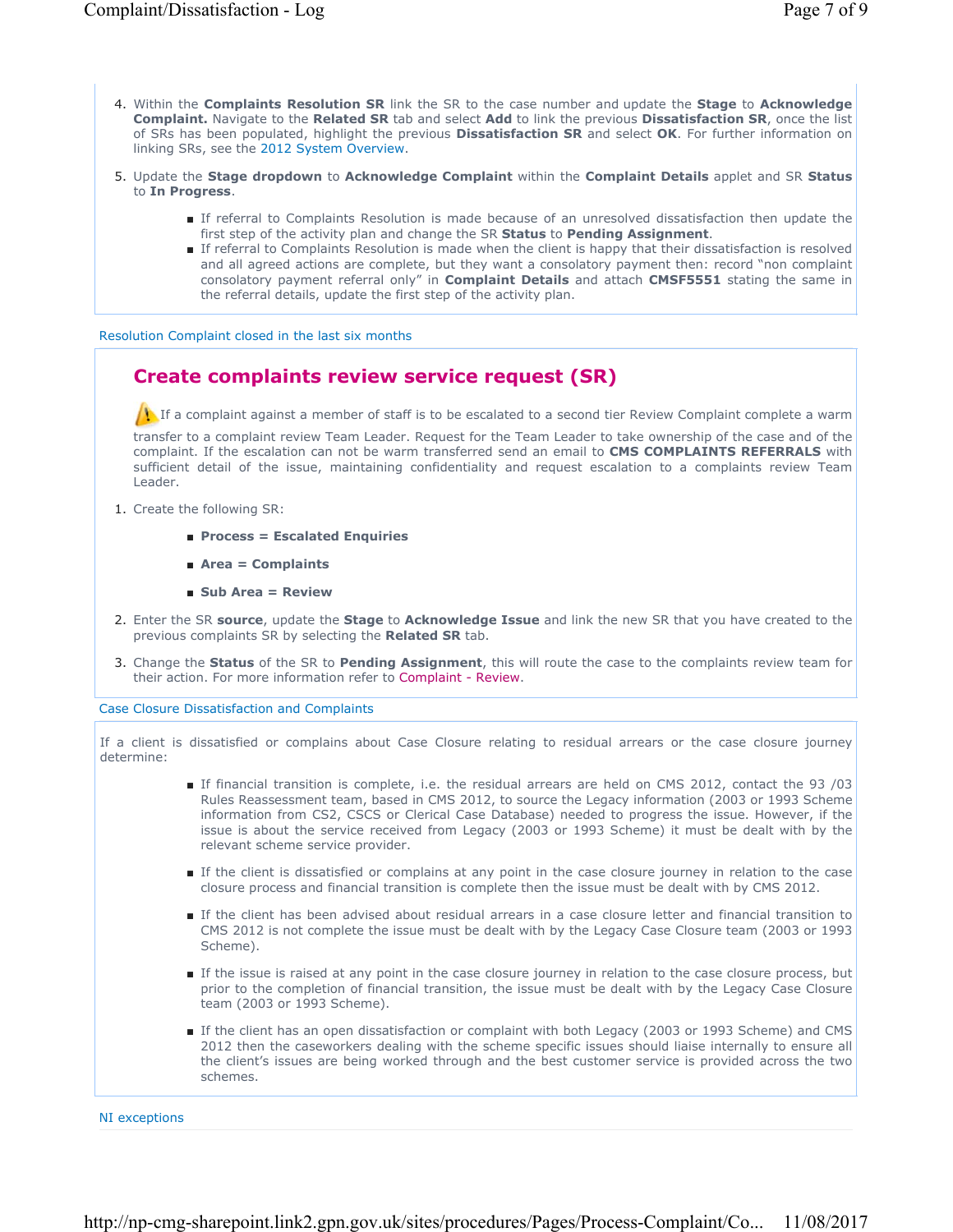PHSO – NI Ombudsman in Northern Ireland

## CMSL5700 We would like more information about your feedback

This letter is sent to a customer who has provided negative feedback and we have been unable to contact them over the phone to get more information on what has caused them to do this.

All fields in this letter are system generated, no manual intervention is required.

### CMSL5701 Thank you for getting in touch

Letter sent to customer to confirm resolution action after expression of dissatisfaction (not a formal complaint). Free text should include corrective action taken, apology, explanation etc. if needed.

Complete the free text box with the corrective action taken, an apology and if required an explanation.

All other fields in this letter are pre populated by the system. Once completed review the letter to ensure the correct information is provided.

#### CMSL5811 We have considered your dispute and will take steps to resolve it

This letter is sent to a customer to propose an action plan to resolve their dispute, when we haven't been able to get in touch with them to discuss the proposed plan over the phone.

Complete the free text paraphrasing the customer dispute, apologising, if required explaining why the mistake occurred and advising of any corrective action being taken.

All other fields in this letter are pre populated by the system. Once completed review the letter to ensure the correct information is provided.

### CMSL5812 We have changed our decision

This letter is sent to a customer to confirm an action plan to resolve their dispute, after they have agreed to the plan over the phone.

- Under the sub heading "We have considered your dispute and will amend our decision" Enter the date of the original dispute.
- Under the sub heading "The steps that we'll take to resolve your dispute" add free text to include details of the customers dispute, appropriate apology, why the mistake occurred and any appropriate action being taken.
- Enter number of days in which action is to be taken to resolve the complaint.

All other fields in this letter are pre populated by the system. Once completed review the letter to ensure the correct information is provided.

### CMSL5842 Keeping you informed about your complaint

Outbound letter will be sent to inform the client that they will be contacted by the resolution complaints team within X days (note: this letter will be sent if the client has not already been informed over the telephone).

All fields in this letter are system generated, no manual intervention is required.

#### Appeals

Application - Child in Scotland Application - Paying Parent Application - Receiving Parent Application Fee Complaints and Returns Complaint - Review Correspondence (inbound) - Linking Correspondence (Inbound) - Request Originals/Rescan